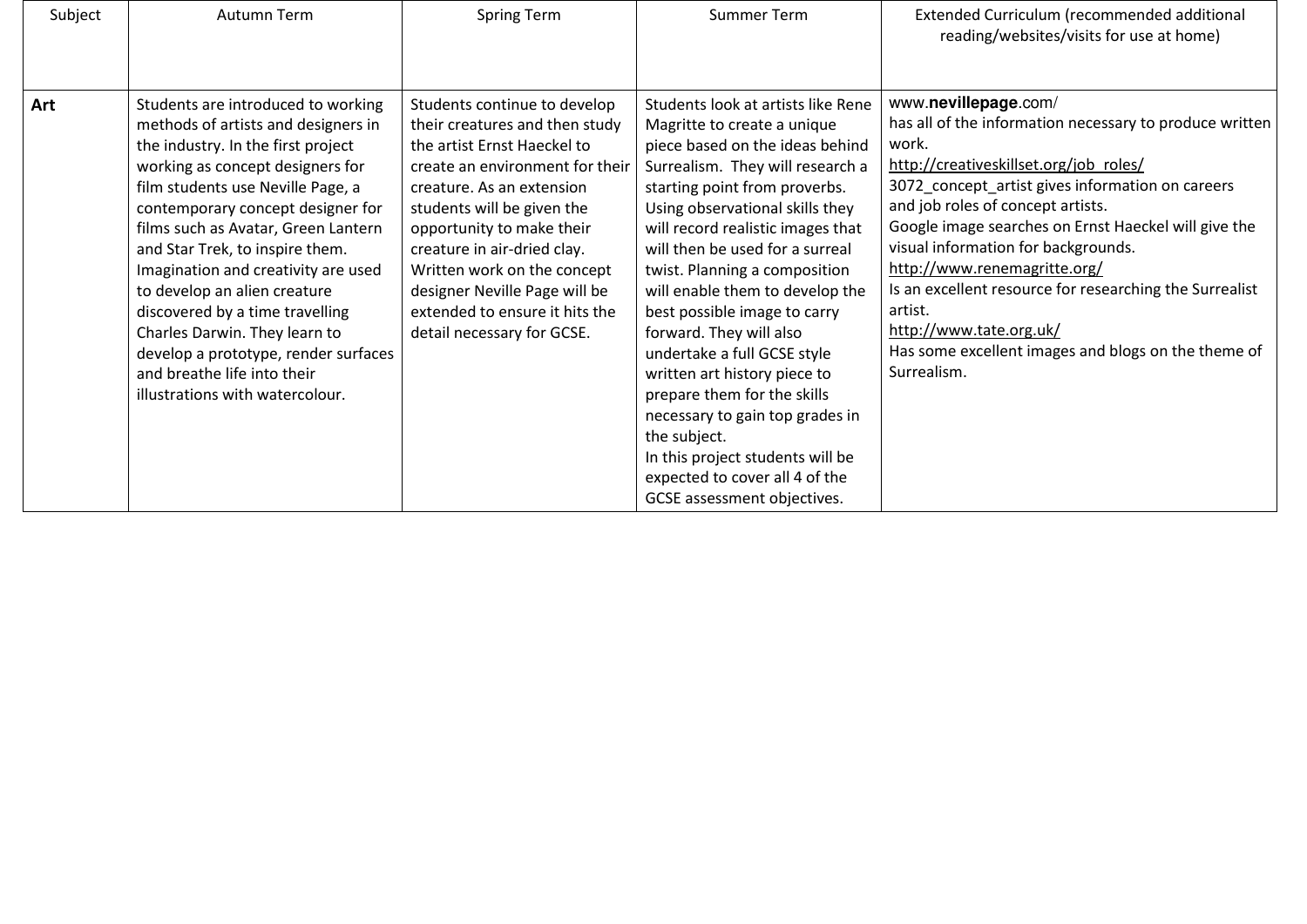| Drama | <b>Theatre Design</b>                 | <b>Character and Voice Students</b> | Non-naturalism                    | <b>Hamilton</b>                             |
|-------|---------------------------------------|-------------------------------------|-----------------------------------|---------------------------------------------|
|       | In preparation for GCSE drama,        | learn about the importance of       | Using the play The Curious        | Disney +                                    |
|       | students will be introduced to the    | characterisation skills when        | Incident of the Dog In the Night  |                                             |
|       | non-performance elements of the       | performing and concentrate          | time as a stimulus, students      | An Inspector Calls                          |
|       | theatre, including costume,           | on using a range of vocal and       | further explore non-naturalism    | https://www.youtube.com/watch?v=dMUHU-2lfZk |
|       | lighting and set design, stage        | physical skills to portray a        | and are introduced to the         |                                             |
|       | positioning, technical language       | character based on a real life      | theatre practitioner Bertolt      |                                             |
|       | and performance space. They will      | person. They are introduced         | Brecht and Epic Theatre, in       |                                             |
|       | use the play DNA as a stimulus and    | to verbatim theatre, using the      | preparation for GCSE drama.       |                                             |
|       | will also learn how to develop        | words of people who were            | Students are taught an array of   |                                             |
|       | meaning in a performance through      | present in the 9/11 terrorist       | styles and techniques, including  |                                             |
|       | use of proxemics, character           | attacks of 2001.                    | physical theatre, first and third |                                             |
|       | motivation and subtext.               |                                     | person narration and use of       |                                             |
|       |                                       | <b>An Inspector Calls</b>           | placards to alienate an audience. |                                             |
|       |                                       | Students have studied the play      | Students work from a script and   |                                             |
|       | <b>Live Theatre Review</b>            | in their English lessons and now    | are expected to learn an extract, |                                             |
|       | Using the musical production          | have the opportunity to             | ready for performance.            |                                             |
|       | Hamilton as a stimulus, students will |                                     |                                   |                                             |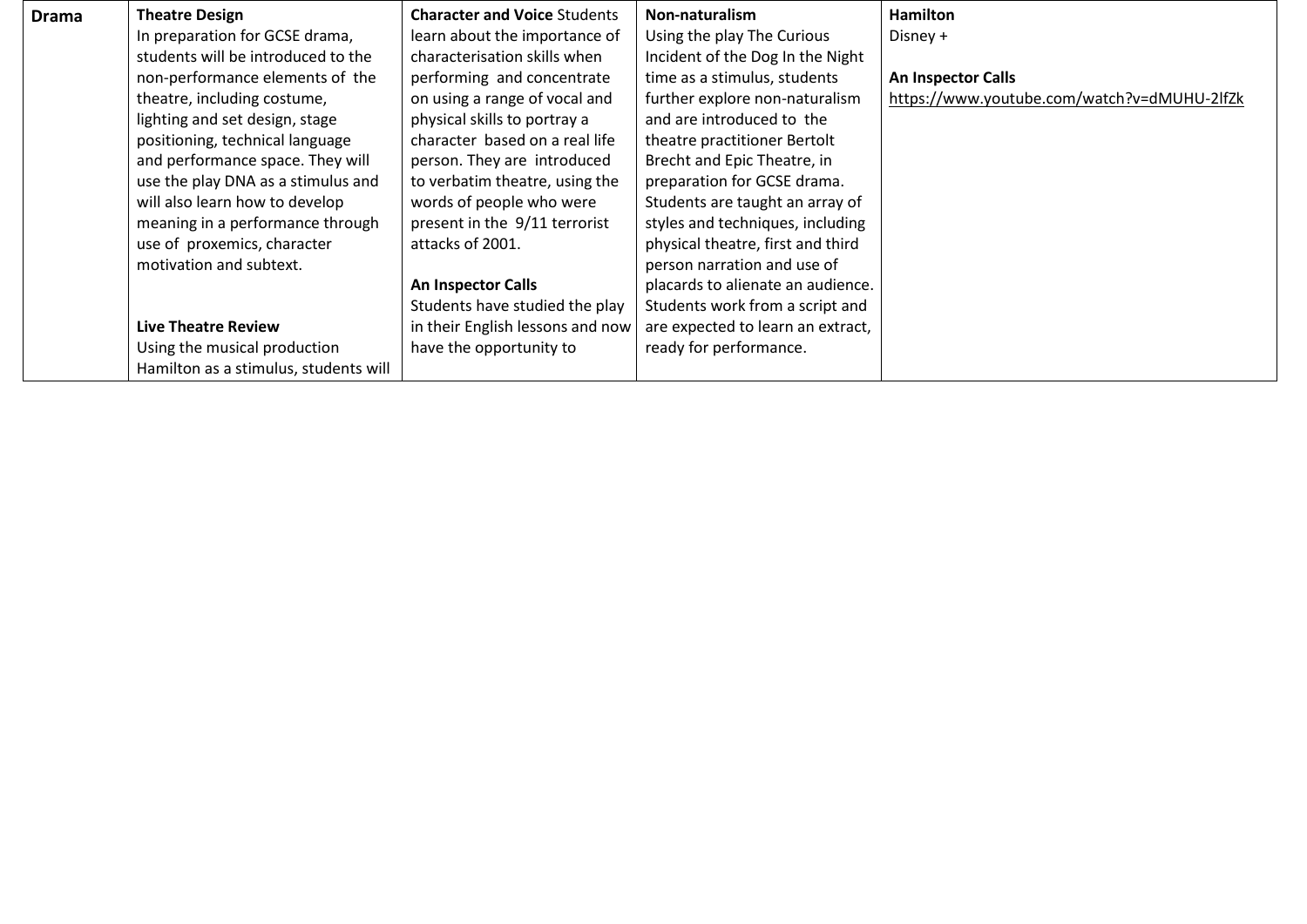|                | be introduced to the Live Theatre<br>Review in preparation for GCSE<br>drama. Students will revisit<br>elements of theatre design as well<br>as ensemble work and movement.<br>Students will learn what a live<br>theatre review looks like and how to<br>use a critical eye to both evaluate<br>and analyse a performance                                                                                                                                                                                                                                     | put their knowledge of the<br>characters into action. Students<br>explore a period piece, using<br>appropriate vocals and body<br>language to suit the era.                                                                                                                                                                                                                                                                                                                                                                                                            | <b>Script Writing</b><br>Students are taught the basic<br>format of script writing and are<br>introduced to Theatre<br>in<br>education. They are shown how<br>a script is sstructured and<br>working in pairs, students are<br>then assessed on their ability to<br>write their own piece of Theatre<br>in Education, using the correct<br>formatting.                                                                                                                                                                                                                           |                                                                                                                                                                                                                                                                                                                                                                                                                                                                                                                                                                                                                                                                                                 |
|----------------|----------------------------------------------------------------------------------------------------------------------------------------------------------------------------------------------------------------------------------------------------------------------------------------------------------------------------------------------------------------------------------------------------------------------------------------------------------------------------------------------------------------------------------------------------------------|------------------------------------------------------------------------------------------------------------------------------------------------------------------------------------------------------------------------------------------------------------------------------------------------------------------------------------------------------------------------------------------------------------------------------------------------------------------------------------------------------------------------------------------------------------------------|----------------------------------------------------------------------------------------------------------------------------------------------------------------------------------------------------------------------------------------------------------------------------------------------------------------------------------------------------------------------------------------------------------------------------------------------------------------------------------------------------------------------------------------------------------------------------------|-------------------------------------------------------------------------------------------------------------------------------------------------------------------------------------------------------------------------------------------------------------------------------------------------------------------------------------------------------------------------------------------------------------------------------------------------------------------------------------------------------------------------------------------------------------------------------------------------------------------------------------------------------------------------------------------------|
|                | <b>Theatre Design</b><br>In preparation for GCSE drama, students will be introduced to the non-performance elements of the<br>theatre, including costume, lighting and set design, stage positioning, technical language and<br>performance space. They will use the play DNA as a stimulus and will also learn how to develop meaning<br>in a performance through use of proxemics, character motivation and subtext.                                                                                                                                         |                                                                                                                                                                                                                                                                                                                                                                                                                                                                                                                                                                        |                                                                                                                                                                                                                                                                                                                                                                                                                                                                                                                                                                                  |                                                                                                                                                                                                                                                                                                                                                                                                                                                                                                                                                                                                                                                                                                 |
| <b>English</b> | Of Mice and Men<br>Students begin the serious<br>preparation for their GCSEs by<br>studying this modern literature<br>text. Whilst exploring key themes<br>such as racism and responsibility,<br>they will continue the<br>development of their skills of<br>literary analysis and interpretation.<br>Assessment is through a GCSE style<br>essay question.<br><b>Sherlock Holmes</b><br>Students will explore the<br>adventures of Sherlock Holmes,<br>whilst simultaneously developing<br>an understanding of some of the<br>skills required in the Language | <b>Writing Dystopian Fiction</b><br>Students will study a range of<br>extracts from dystopian fiction,<br>including 1984, A Brave New<br>World and The Hunger Games.<br>Through a focus on genre<br>conventions and writing styles<br>they will develop an<br>appreciation of the genre,<br>before using their own writing<br>skills to produce an extract<br>from a dystopian story of their<br>own.<br><b>The Tempest</b><br>Students will study<br>Shakespeare's classic tale<br>through a selection of key<br>scenes. They will develop<br>their understanding and | <b>The Great Debate</b><br>Students will read a range of<br>persuasive writing and<br>speeches, exploring the<br>rhetorical devices used to<br>influence readers and<br>audiences. Students will be<br>assessed on their own<br>persuasive writing and will<br>then deliver their persuasive<br>speech as part of The Year 9<br>Great Debate competition.<br><b>Prejudice Scheme</b><br>In the final half term, students<br>will explore a range of wider<br>cultural and societal issues,<br>both past and present, in<br>order to further develop their<br>skills of embedding | Watch TV (BBC 2016), film or stage adaptations of An<br>Inspector Calls.<br>Read another play or short story by JB Priestley.<br>Watch a film or stage version of Macbeth.<br>Visit the Globe Theatre in London or Stratford upon<br>Avon, the home of Shakespeare.<br>Read one of the books you were introduced to in the<br>extracts for Dystopian Fiction. For example, 1984, The<br>Hunger Games or Divergent Trilogies, The Beach, or A<br>Brave New World.<br>Read the full or abridged versions of some of the<br>classic Gothic stories you have been introduced to:<br>Frankenstein by Mary Shelley, Bram Stoker's Dracula,<br>Jekyll and Hyde. Alternatively, try modern Gothic tales |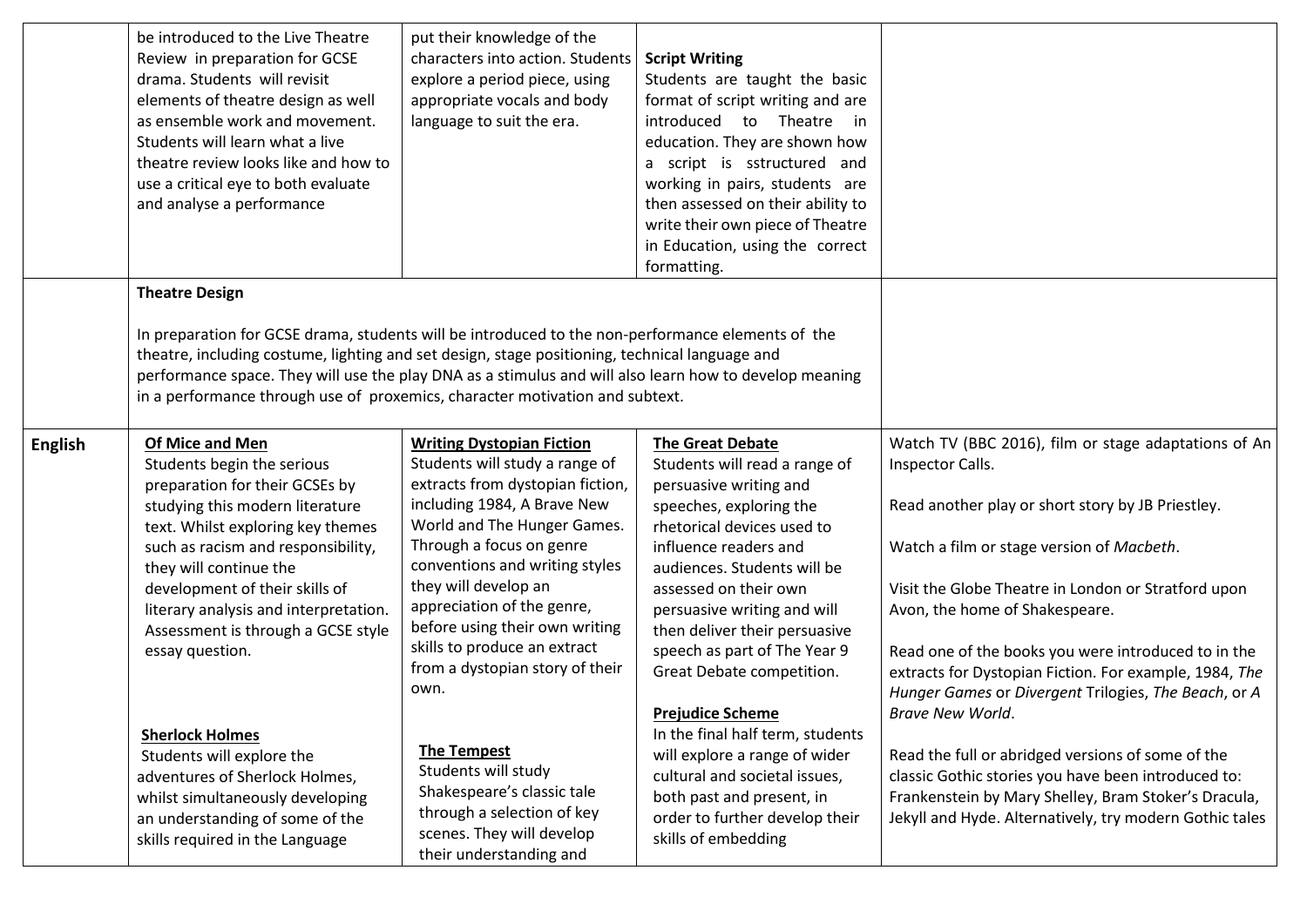|                                                                                                           | GCSE paper. They will look closely at<br>how both language and structure<br>can be used for effect and will be<br>assessed on their reading skills to<br>mark the end of the unit.                                                                                                                                                                                                                  | appreciation of<br>Shakespeare's language and<br>his use of dramatic devices.<br>Assessment is through a<br>GCSE style question on an<br>extract from the play.                                                                                                                                                                                                                           | historical context within their<br>reading responses. The unit<br>aims to develop the students'<br>cultural capital, whilst offering<br>further opportunities<br>to better their skills of analysis.<br><b>Exam Preparation</b><br>Students will also sit a GCSE style<br>reading exam.                                                                                                                                                                 | such as The Twilight Saga, or Uncle Montague's Tales<br>of Terror.<br>Watch Newsnight, Room 101, Question Time or other<br>news programmes to study persuasive language and<br>debating skills.<br>Write a persuasive letter to your local newspaper or<br>MP. |
|-----------------------------------------------------------------------------------------------------------|-----------------------------------------------------------------------------------------------------------------------------------------------------------------------------------------------------------------------------------------------------------------------------------------------------------------------------------------------------------------------------------------------------|-------------------------------------------------------------------------------------------------------------------------------------------------------------------------------------------------------------------------------------------------------------------------------------------------------------------------------------------------------------------------------------------|---------------------------------------------------------------------------------------------------------------------------------------------------------------------------------------------------------------------------------------------------------------------------------------------------------------------------------------------------------------------------------------------------------------------------------------------------------|----------------------------------------------------------------------------------------------------------------------------------------------------------------------------------------------------------------------------------------------------------------|
| French<br>(Students<br>study either<br>Spanish OR<br>French<br>depending<br>on their year<br>of<br>entry) | Holidays<br>Places of interest<br>Where/ how/ who with<br>Holiday activities<br>Present/ past/ future tenses<br>Conditional tense<br>Cinema and film                                                                                                                                                                                                                                                | <b>Personality Relationships</b><br>Clothing & fashion Last<br>weekend Present tense<br>Past tense<br>Conditional tense                                                                                                                                                                                                                                                                   | Holidays<br>Places of interest<br>Where/ how/ who with<br>Holiday activities<br>Present/ past/ future tenses<br>Conditional tense<br>Body and illness                                                                                                                                                                                                                                                                                                   | www.linguascope.com<br>(see staff for password)<br>www.funwithlanguages.vacau.com<br>www.digitaldialects.com<br>www.bbc.co.uk/education/subjects/zgdqxnb                                                                                                       |
| Geography                                                                                                 | <b>Topic 1: Global Disasters</b><br>(physical)<br>1. Where in the world are<br>natural hazards?<br>Why do tectonic plates<br>2.<br>move?<br>What were the impacts of<br>3.<br>the Taal Volcano?<br>How do earthquakes form?<br>4.<br>HIC News Zealand and LIC:<br>5.<br>Nepal<br>6.<br>Comparison of earthquakes<br>How did Typhoon Haiyan<br>impact the Philippines?<br>8. Are humans to blame for | Topic 2: Asia<br>1. What and where are<br>Megacities?<br>2. What are the human and<br>physical factors in Russia?<br>What is Russia's climate<br>3.<br>like?<br>4. Why is Russia classified as a<br>BRIC?<br>What is Chinas landscape<br>5.<br>like?<br>Why did China need to<br>6.<br>manage its population?<br>7. How did China manage its<br>population?<br>8. Assessment: Was China's | <b>Topic 3: Urban Regeneration</b><br>(fieldwork)<br>1. How did the industrial<br>revolution change cities in<br>the UK?<br>How did shopping centres<br>2.<br>impact the cities of the UK<br>How has Manchester City<br>3.<br>changed?<br>How has Salford Quays made<br>4.<br>Manchester the Northern<br>Powerhouse?<br>5. How successful is urban<br>regeneration successful in<br>the Netherlands?<br>Can planning in the UK be<br>6.<br>sustainable? | BBC bite size AQA geography<br>$\bullet$<br>Cool geography (click the GCSE tab at the top of<br>the page)<br>National geographic<br>The news<br>CGP revision guide (new 2016 specification 1-9<br>AQA)<br>Hodder revision guide is more detailed AQA           |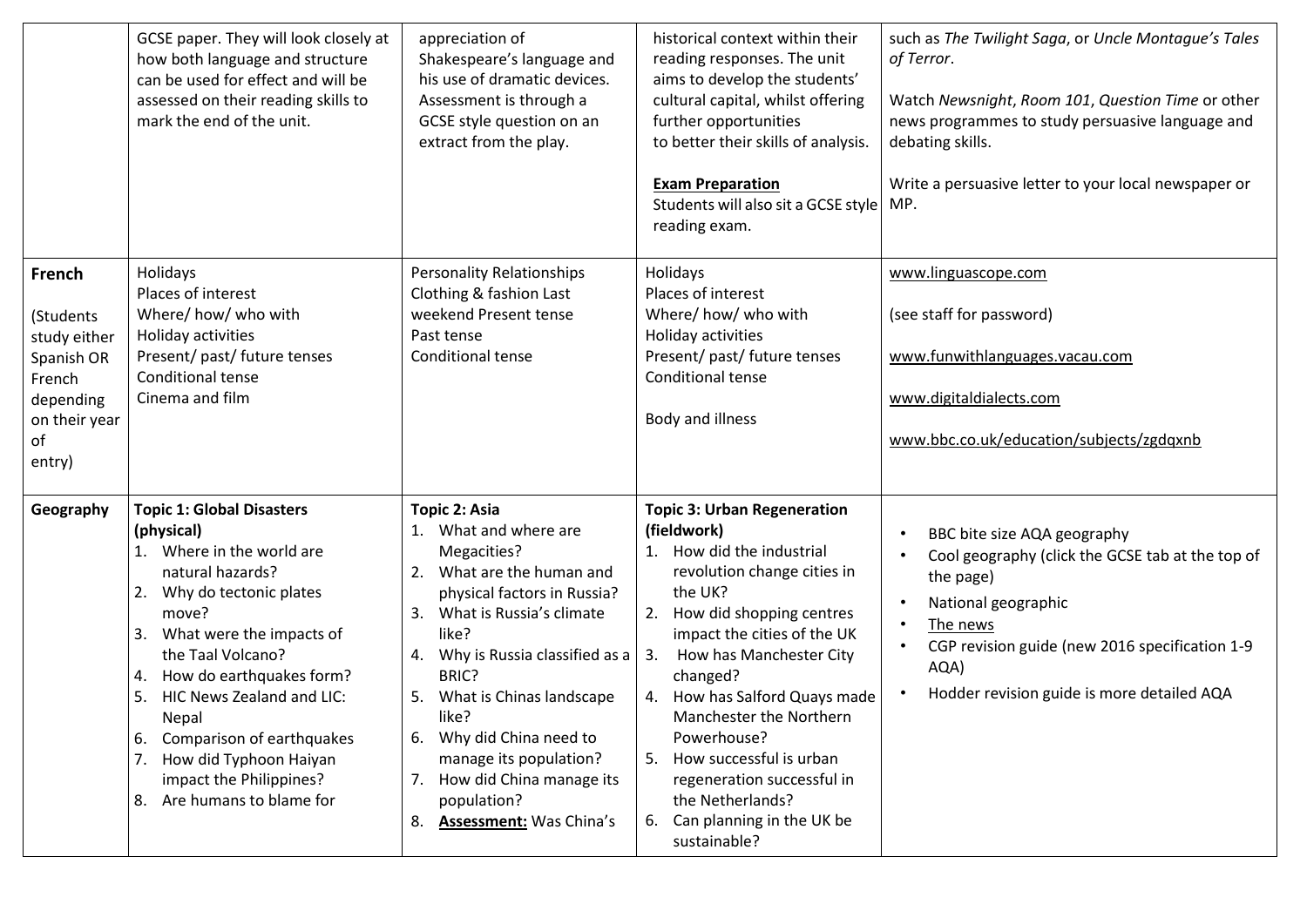|                | flooding?<br>What were the causes of the<br>9.<br>Somerset floods?<br>10. How is desertification<br>impacting the Sahel?<br>11. Are wildfires a natural hazard?                                                                                                                                                                                                  | One Child Policy<br>successful?<br>9. What is India's culture like?<br>10. How did Kerala manage its<br>population?<br>11. How is Japan different to<br>12. the UK?<br>13. Tsunamis in Asia                                                                                                                                                                                                                                                                              | <b>Topic 4: Coasts (fieldwork)</b><br>1. Where are coasts in the UK?<br>2. What is weathering and<br>mass movement?<br>How are features formed by<br>3.<br>erosion?<br>4. How are features formed by<br>deposition?<br>How can the coastline be<br>5.<br>manage by coastal erosion?<br>6. Is coastal management<br>successful in the UK?<br>Fieldwork skills<br>7.<br>Decision making<br>8.                                                                                                                     |                                                                                                                                                                                                                                                                                                                                                                                                                                                                                                                                                                                                                                                                                              |
|----------------|------------------------------------------------------------------------------------------------------------------------------------------------------------------------------------------------------------------------------------------------------------------------------------------------------------------------------------------------------------------|--------------------------------------------------------------------------------------------------------------------------------------------------------------------------------------------------------------------------------------------------------------------------------------------------------------------------------------------------------------------------------------------------------------------------------------------------------------------------|-----------------------------------------------------------------------------------------------------------------------------------------------------------------------------------------------------------------------------------------------------------------------------------------------------------------------------------------------------------------------------------------------------------------------------------------------------------------------------------------------------------------|----------------------------------------------------------------------------------------------------------------------------------------------------------------------------------------------------------------------------------------------------------------------------------------------------------------------------------------------------------------------------------------------------------------------------------------------------------------------------------------------------------------------------------------------------------------------------------------------------------------------------------------------------------------------------------------------|
| <b>History</b> | 20 <sup>th</sup> Century Conflict<br>Communism v Fascism<br>➤<br>Fascists - Adolf Hitler<br>➤<br>Main events of WW2<br>➤<br>Cold War intro<br>➤<br>Nuclear War - Japan bombings<br>➤<br>➤<br>Korean War<br><b>Cuban Missile Crisis</b><br>➤<br>Vietnam War<br>➤<br>Conflict in the Middle East -<br>First Gulf War<br>A century of war - how has war<br>changed? | <b>Holocaust and Genocide</b><br>Origins of anti-Semitism<br>Life for European Jews<br>➤<br>before the Holocaust<br>Why was Hitler anti-<br>Semitic<br>Hitler's hate list<br>➤<br>Discrimination towards<br>Jewish people in Germany<br>and Kristallnacht<br>Beginnings of Holocaust<br>Ghettos<br>➤<br>Death Camps - Auschwitz<br>case study<br>Anne Frank<br>➤<br>Who was responsible<br>Resistance to Nazi regime<br>➤<br>Rwandan Genocide<br>➤<br>Cambodian Genocide | <b>Civil Rights Movements</b><br>Causes of racial tension and<br>➤<br>start of Civil Rights<br>movement USA<br>Martin Luther King and<br>➤<br>peaceful protests<br>Malcolm X and Black Power<br>Racial discrimination in UK<br>➤<br><b>Bristol Bus Boycott</b><br>➤<br><b>British Race Riots</b><br>➤<br><b>Black Lives Matter</b><br>➤<br>Movement<br>Statues debate<br>➤<br>21 <sup>ST</sup> Century Conflict<br>Global war on terrorism<br>➤<br>War in Afghanistan<br>➤<br>Iraq War<br>Syrian civil war<br>➤ | CGP GCSE AQA History the Revision Guide<br>http://www.schoolhistory.co.uk/<br>http://www.spartacus.schoolnet.co.uk/<br>http://www.historylearningsite.co.uk/<br>20th Century Conflict Cold war documentary -<br>https://www.youtube.com/watch?v=22KIQ1QNnhE&li<br>st=PLmFpuLsumHidmOqHk37PfB4NCR7G7mtbd<br><b>Russian Revolution -</b><br>https://www.youtube.com/watch?v=mYo8SEvnsrM&li<br>st=PL3H6z037pboFwKREwWrf4ELNDdiTLyhAN<br>Cuban Missile documentary -<br>https://www.youtube.com/watch?v=fy5Zy0nwsB0<br>Ken Follett - The century trilogy (fiction)<br>The Cold War: A very short introduction by Robert<br>McMahon<br>Simple History on youtube<br><b>Holocaust and Genocide</b> |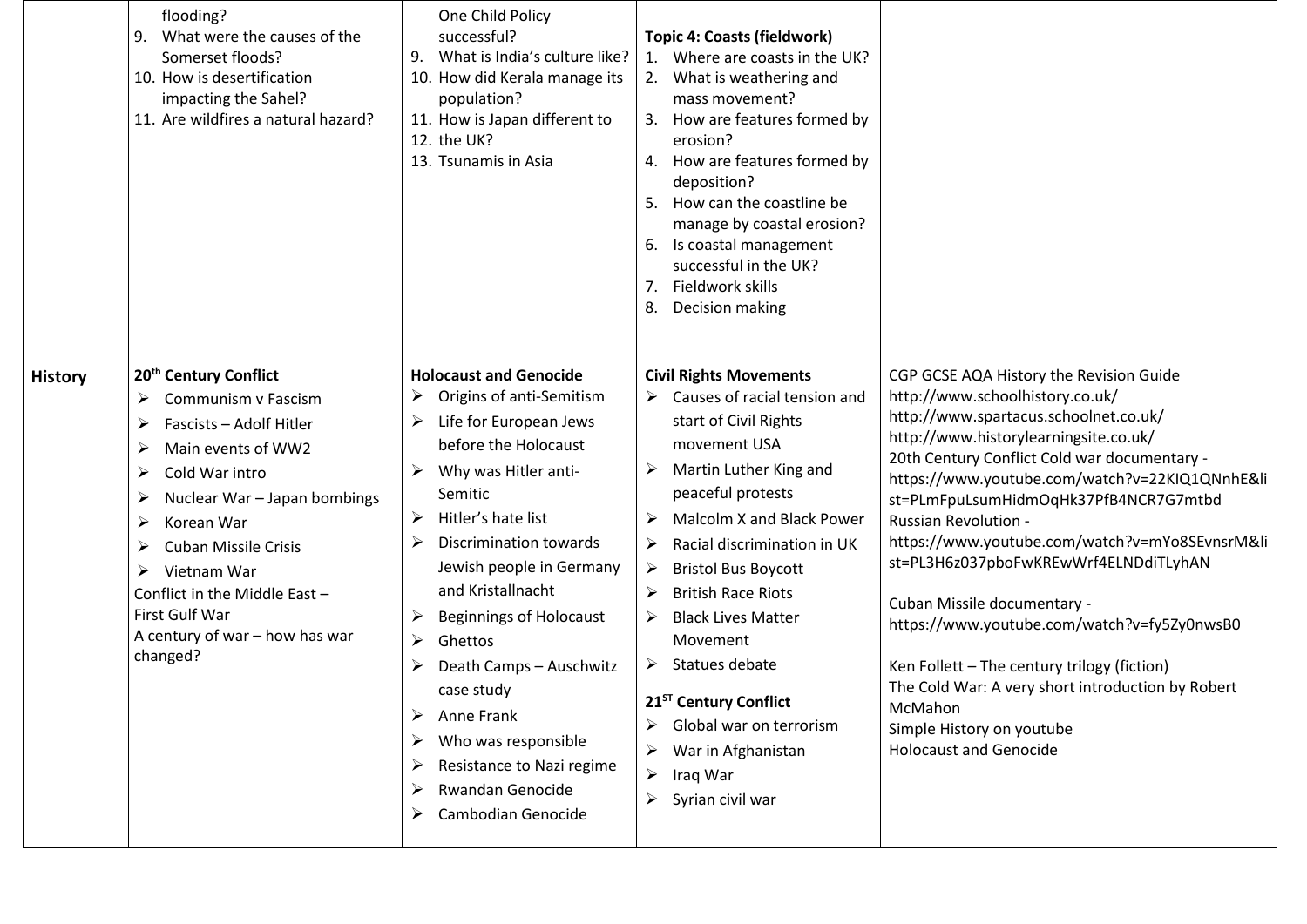|              |                                                                                                                                           | $\triangleright$ Dafur                                                                                                                            |                                                                                                                  | An English Man in Auschwitz - Leon Gressman (non<br>fiction)<br>Auschwitz Museum website - Auschwitz.org/en/<br>Maus by Art Spiegelman<br>The Holocaust: A New History by Laurence Rees<br>The Book Thief by Markus Zusak<br>We'll soon be home again by Jessica Bab Bonde<br>Hotel Rwanda Film<br>We wish to inform you that tomorrow we will be killed<br>with our families by Philip Gourevitch (Rwandan<br>Genocide)<br><b>Civil Rights</b><br><b>National Archives</b><br>https://www.nationalarchives.gov.uk/documents/edu<br>cation/bame-finding-aid.pdf Links to:<br>Attlee's Britain<br>Civil Rights in America<br><b>Fifties Britain</b><br>Loyalty and Dissent<br>Significant people<br>Black and British. A forgotten History- David Olusoga<br><b>Black and British BBC series -</b><br>https://www.bbc.co.uk/programmes/b082x0h6<br>Natives by Akalab<br>The history of the Civil Rights Movement by Dan Peel<br>Kennedy and King: the president, pastor and the battle<br>over civil rights by Steven Levingston<br>Brave Leaders and activists by J.P Miller<br>To Kill A Mocking Bird, Harper Lee<br>Noughts and Crosses - Malorie Blackman |
|--------------|-------------------------------------------------------------------------------------------------------------------------------------------|---------------------------------------------------------------------------------------------------------------------------------------------------|------------------------------------------------------------------------------------------------------------------|--------------------------------------------------------------------------------------------------------------------------------------------------------------------------------------------------------------------------------------------------------------------------------------------------------------------------------------------------------------------------------------------------------------------------------------------------------------------------------------------------------------------------------------------------------------------------------------------------------------------------------------------------------------------------------------------------------------------------------------------------------------------------------------------------------------------------------------------------------------------------------------------------------------------------------------------------------------------------------------------------------------------------------------------------------------------------------------------------------------------------------------------------------------|
| <b>Maths</b> | <b>Higher</b><br>Topic 1: Probability<br>Topic 2: Indices and Standard Form<br>Topic 3: Formulae<br>Topic 4: Sequences<br>Topic 5: Graphs | <b>Higher</b><br>Topic 7: Angles, Pythagoras<br>and Trigonometry Topic<br>8: Percentages<br>Topic 9: Ratio and Proportion<br>Topic 10: Statistics | <b>Higher</b><br>GCSE(H) Topic 1: Place value and<br>rounding Adding and subtracting<br>Multiplying and dividing | The following websites can be used to help your<br>child develop further understanding in each of the<br>topics taught throughout the academic year:<br>www.mymaths.co.uk<br>This website is linked to the AQA maths                                                                                                                                                                                                                                                                                                                                                                                                                                                                                                                                                                                                                                                                                                                                                                                                                                                                                                                                         |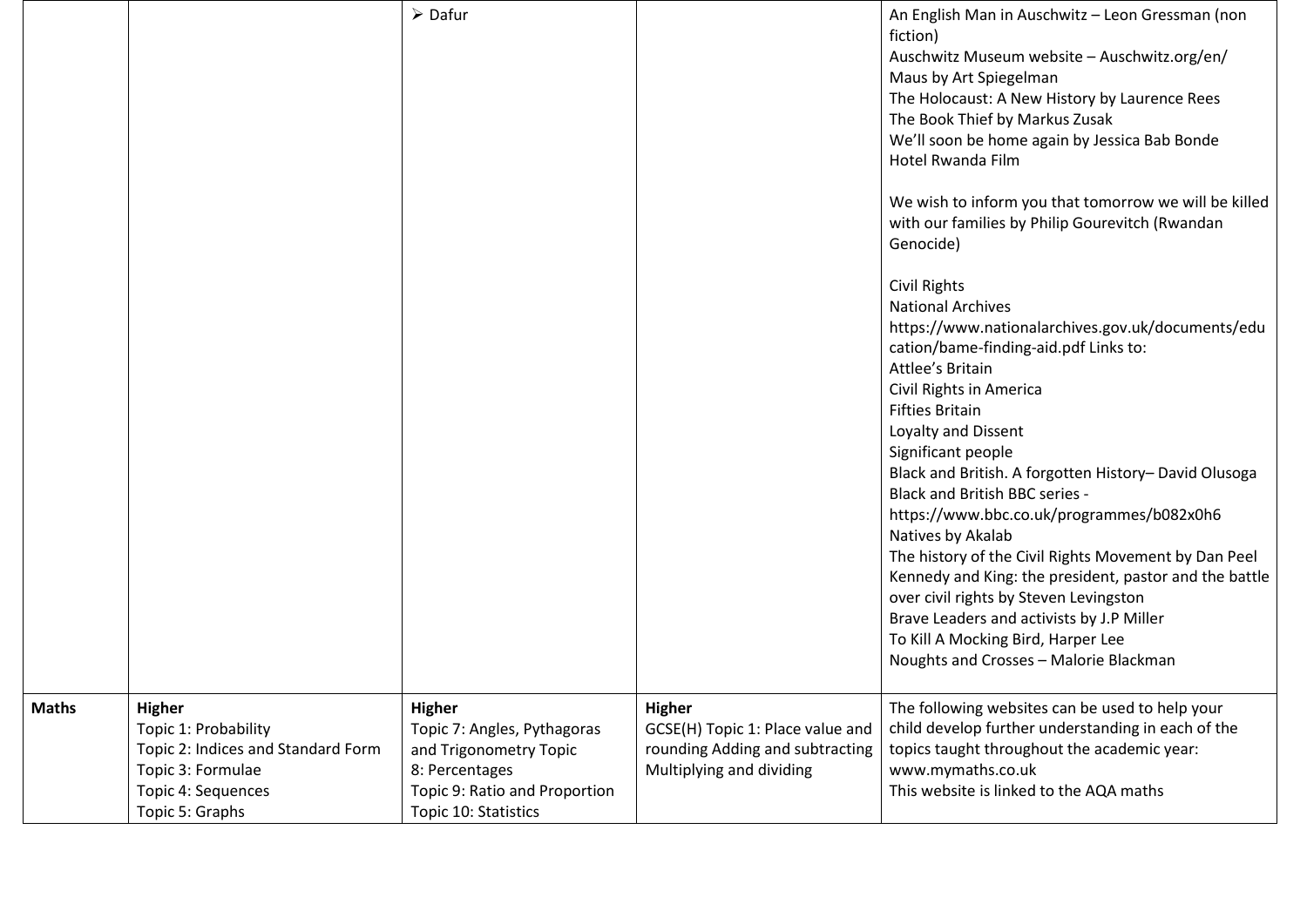|              | Topic 6: Perimeter, Area and Volume<br><b>Foundation</b><br>Topic 1: Probability<br>Topic 2: Indices and Standard Form<br>Topic 3: Formulae<br>Topic 4: Sequences Topic<br>5: Graphs<br>Topic 6: Perimeter, Area and Volume                                                                                                                                                                                                                                                                                                                                                                                                                                      | <b>Foundation</b><br>Topic 7: Angles, Pythagoras<br>and Trigonometry Topic<br>8: Percentages<br>Topic 9: Ratio and Proportion<br>Topic 10: Statistics                                                                                                                                                                                                                                                                                                                                               | GCSE(H) Topic 2: Simplifying<br>expressions Indices<br>Expanding and factorising 1<br>Algebraic fractions<br>GCSE(H) Topic 3: Angles and<br>lines<br>Triangles and quadrilaterals<br>Congruence and similarity<br>Polygon angles<br>GCSE(H) Topic 4: Representing<br>data<br>Averages and spread 1<br>Frequency diagrams<br><b>Foundation</b><br>GCSE(F) Topic 1: Place value and<br>rounding Adding and subtracting<br>Multiplying and dividing<br>GCSE(F) Topic 2: Simplifying<br>expressions Indices                                              | examination body whose examination they will sit at<br>the end of year 11.<br>Other useful websites include:<br>http://www.bbc.co.uk/education/subjects/zqhs3 4j<br>www.mathsbot.com http://online.justmaths.co.uk/<br>https://mathslinks.net/links/mr-carter-maths<br>https://www.mrbartonmaths.com/<br>http://donsteward.blogspot.co.uk/<br>http://www.onmaths.com                                                                                                                                                                                                                                                                                                                                                                                |
|--------------|------------------------------------------------------------------------------------------------------------------------------------------------------------------------------------------------------------------------------------------------------------------------------------------------------------------------------------------------------------------------------------------------------------------------------------------------------------------------------------------------------------------------------------------------------------------------------------------------------------------------------------------------------------------|-----------------------------------------------------------------------------------------------------------------------------------------------------------------------------------------------------------------------------------------------------------------------------------------------------------------------------------------------------------------------------------------------------------------------------------------------------------------------------------------------------|------------------------------------------------------------------------------------------------------------------------------------------------------------------------------------------------------------------------------------------------------------------------------------------------------------------------------------------------------------------------------------------------------------------------------------------------------------------------------------------------------------------------------------------------------|-----------------------------------------------------------------------------------------------------------------------------------------------------------------------------------------------------------------------------------------------------------------------------------------------------------------------------------------------------------------------------------------------------------------------------------------------------------------------------------------------------------------------------------------------------------------------------------------------------------------------------------------------------------------------------------------------------------------------------------------------------|
| <b>Music</b> | <b>Soundscapes and Graphic Scores</b><br>Students explore how to use vocal<br>and body percussion to create a<br>soundscape. They first analyse the<br>Honda choir advert as a starting<br>point, experimenting with musical<br>textures and the control of dynamics,<br>pitch and timing before creating<br>their own group performance piece.<br>To further develop their ability to<br>work in large groups and work with<br>specific timing, students will create a<br>soundscape to accompany a Charlie<br>Chaplin film clip. They will blend<br>vocal, body, percussion and<br>electronic sounds to create a unique<br>and professional grade performance. | <b>Western Classical Music</b><br>Where would we be without<br>the fantastic sounds of a<br>magnificent orchestra? How<br>did these instruments develop?<br>Students learn to recognise<br>individual and groups of<br>instruments by sight and by<br>ear. They will also have the<br>opportunity to play a variety of<br>instruments in the classroom.<br><b>The Planet Suite</b><br>Students explore this powerful<br>and enchanting piece<br>composed by Gustav Holst.<br>They learn to identify | All That Jazz Part 1<br>This is a study of the Jazz/ Blues<br>style and how it links to previous<br>styles. We look at basic chord<br>progressions, blues notes, artists<br>of the period and the<br>development of Jazz and Blues<br>from their musical/historical<br>roots. Students listen to music<br>with specific focus to identify<br>key elements such as bass riffs,<br>instruments, swing rhythms and<br>so on. Keyboard work is<br>incorporated to allow students<br>to experiment with bass riffs and<br>improvisation in a blues style. | Soundscapes:<br>Watch the graphic score and performance of<br>'Stripsody' by Cathy Berberian (on YouTube<br>watch?v=ljlncO4c89g). See how this bizarre piece is<br>written down using pictures and shapes. You can then<br>also watch her perform this (YouTube<br>watch?v=0dNLAhL46xM).<br>How does this make you feel? Do you think this is a<br>valuable/worthwhile form of music notation?<br><b>Western Classical Music:</b><br>Learn to recognise instruments by sight and by ear<br>whilst watching this funny clip (YouTube<br>watch?v=Srl2m8twX0)<br>Jazz/Blues:<br>Listen to a selection of Jazz and Blues style music, get<br>to know the main instruments involved and look into<br>the roots of these two styles. A very good video to |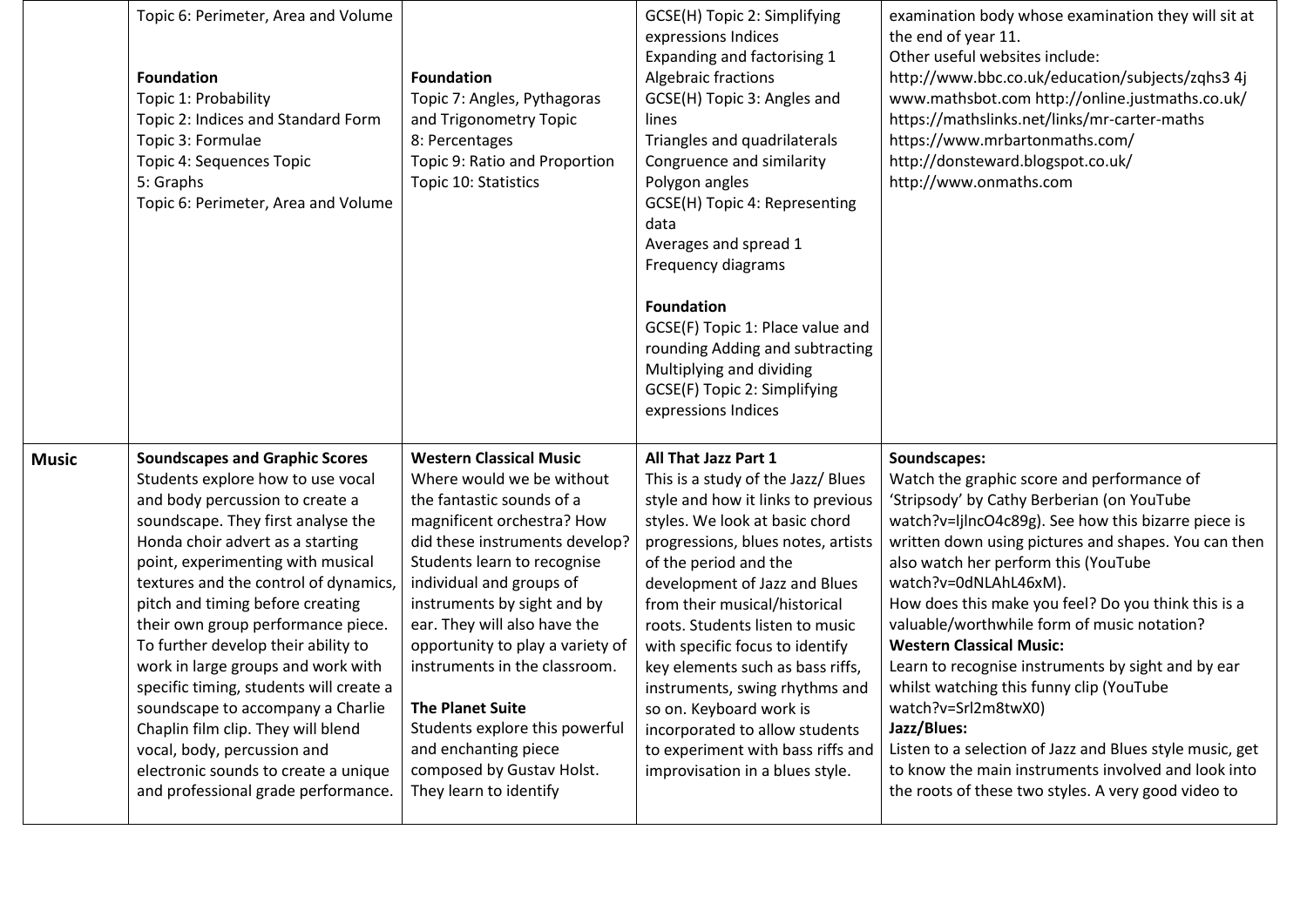|                                                                                  |                                                                                                                                                                                                                                                                                                                                                                                                                                                                                                                                                                       | structure, instrumentation,<br>dynamics, pitch, tempo<br>changes and will learn how to<br>articulate the reasons why<br>music creates a specific<br>atmosphere such as magic,<br>menace and even old age!                                                                                                                                                                                                                                                                                                                                                                                                                                                             | Challenge is added in the second<br>half of the course as students<br>work through specific notated<br>chord progressions, bass riffs<br>and melodies before learning to<br>improvise over these before<br>finally transposing their work to<br>perform in a different key.                                                                                                                                                                                                                                                                                                                                                                                                                                                          | watch can be found on YouTube<br>watch?v=whN5PXsrP6E                                                                                                                                                                                    |
|----------------------------------------------------------------------------------|-----------------------------------------------------------------------------------------------------------------------------------------------------------------------------------------------------------------------------------------------------------------------------------------------------------------------------------------------------------------------------------------------------------------------------------------------------------------------------------------------------------------------------------------------------------------------|-----------------------------------------------------------------------------------------------------------------------------------------------------------------------------------------------------------------------------------------------------------------------------------------------------------------------------------------------------------------------------------------------------------------------------------------------------------------------------------------------------------------------------------------------------------------------------------------------------------------------------------------------------------------------|--------------------------------------------------------------------------------------------------------------------------------------------------------------------------------------------------------------------------------------------------------------------------------------------------------------------------------------------------------------------------------------------------------------------------------------------------------------------------------------------------------------------------------------------------------------------------------------------------------------------------------------------------------------------------------------------------------------------------------------|-----------------------------------------------------------------------------------------------------------------------------------------------------------------------------------------------------------------------------------------|
| <b>PE</b>                                                                        | Girls: Netball, Lacrosse, Handball,<br>Gym<br>Boys: Football, Basketball, Rugby                                                                                                                                                                                                                                                                                                                                                                                                                                                                                       | Girls: Handball, Football, OAA,<br>Gym<br>Boys: Lacrosse, HRF, Handball                                                                                                                                                                                                                                                                                                                                                                                                                                                                                                                                                                                               | Girls: Rounders, Athletics,<br>Interform<br>Boys: Cricket, Softball, Athletics,<br>Inter-form                                                                                                                                                                                                                                                                                                                                                                                                                                                                                                                                                                                                                                        | Netball, Streetcheer, Football, Basketball, Badminton,<br>Cricket, Athletics, Rounders                                                                                                                                                  |
| Religion<br>and Ethics<br>(RE GCSE<br>course<br>begins)<br>Exam board:<br>Eduqas | <b>Relationships</b><br>Sex before marriage and<br>cohabitation-what are the<br>Christian and Muslim values?<br>Contraception- is it unnatural<br>and disrespectful to God? What<br>is the purpose of Marriage in<br>Christianity and Islam<br>Same sex relationships- are they<br>acceptable in the eyes of God?<br>Should religion fit in with<br>society?<br>Divorce in Christianity<br>and Islam<br>Families- what are the<br>teachings about roles and<br>duties? Role of women and<br>gender equality in worship-<br>what does Christianity and<br>Islam teach? | Human rights:<br>Why do Christians support<br>human rights? (equality and<br>agape)<br>Prejudice and Discrimination-<br>Christianity and Islam- why is it<br>wrong in the eyes of God?<br>What did Justice mean to<br>Jesus?<br>What is do Christian Aid do?<br>Why is charity a duty in Islam?<br>What do Islamic Relief do?<br>Amnesty international and<br>report writing- what do they do<br>and what human rights issues<br>are there in the world?<br>Personal Conviction- an<br>investigation into Martin<br>Luther King and Malala<br>Yousafzai<br>Censorship and Freedom of<br>Speech and Extremism - should<br>people be allowed to express<br>their faith? | <b>Issues of life &amp; death</b><br>Creation - Science Vs. religion.<br>Stewardship and Dominion-why<br>do religious people believe we<br>should have responsibility over<br>the environment?<br>Sanctity of life in Christianity,<br>Sanctity of life in Islam<br>Abortion in Christianity and in<br>Islam- is it acceptable and are<br>women's rights protected in<br>religions?<br>What is Euthanasia (assisted<br>suicide)?<br>What are the religious views<br>about Euthanasia, the Hospice<br>movement and an evaluation<br>over whether it should be made<br>legal in the UK.<br>What are beliefs about Life after<br>death in Christianity, Islam and<br>Humanism?<br>Is death the end? Are Heaven<br>and Hell real places? | www.request.org<br>https://humanism.org.uk<br>Documentary: Her name is Malala<br>We do not feel that any commercially produced<br>revision products are up to standard so provide<br>students with more appropriate materials in class. |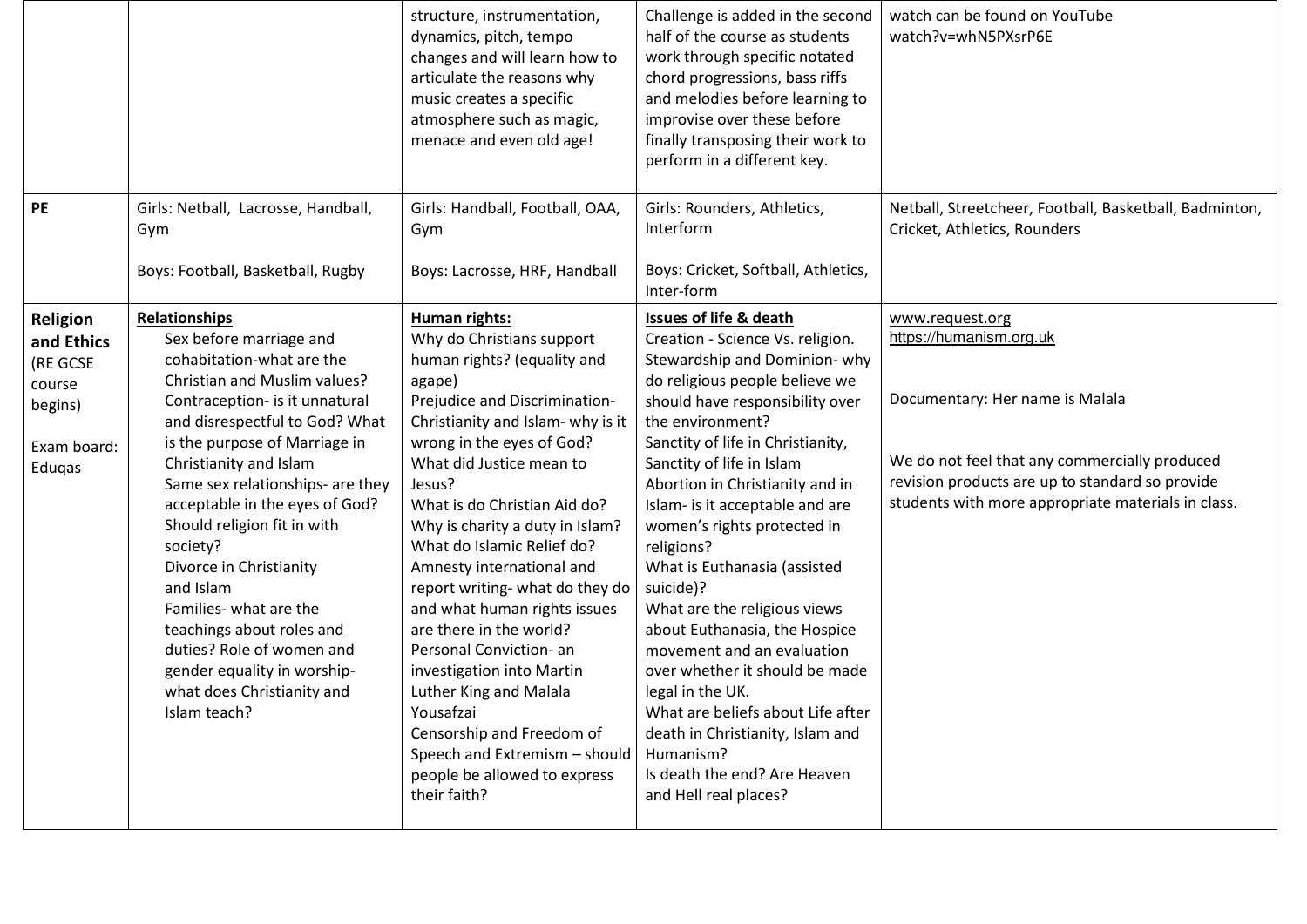|                                                                                                                           |                                                                                                                                                                                                                                                                                                                                                                                                                                                                                                                           |                                                                                                                                                                                                                                                                                                                                                                                        | How does the belief in the<br>afterlife impact on what<br>happens in a Christian or<br>Muslim funeral?                                                                                                                                                                                       |                                                                                                                                                                                                                                                                                                                                                            |
|---------------------------------------------------------------------------------------------------------------------------|---------------------------------------------------------------------------------------------------------------------------------------------------------------------------------------------------------------------------------------------------------------------------------------------------------------------------------------------------------------------------------------------------------------------------------------------------------------------------------------------------------------------------|----------------------------------------------------------------------------------------------------------------------------------------------------------------------------------------------------------------------------------------------------------------------------------------------------------------------------------------------------------------------------------------|----------------------------------------------------------------------------------------------------------------------------------------------------------------------------------------------------------------------------------------------------------------------------------------------|------------------------------------------------------------------------------------------------------------------------------------------------------------------------------------------------------------------------------------------------------------------------------------------------------------------------------------------------------------|
| <b>Science</b><br>KS3 Year 9<br>supporting<br>the<br>transition<br>to<br><b>Combined</b><br>Science-<br><b>GCSE (9-1)</b> | Physics<br>91 & J - Forces and motion, force<br>fields and electromagnets.<br>Biology<br>Topic 1 - Biology - Key Concepts<br>Biology<br>Topic 2 -Biology - Cells and control<br><b>Biology Core Practical's - Practical</b><br>assessment and write up for topics<br>1 and 2.<br>Chemistry<br>Topics 1 and 2 - Chemistry - States<br>of matter.<br>Chemistry<br>Topics 3 & 4 - Chemistry - Atomic<br>Structure and the periodic table<br>Chemistry Core Practical -<br>Practical assessment and write up<br>Topic $1 - 4$ | Physics<br>Topic 1 - Physics - Motion<br>Physics<br>Topic 2 - Physics - Forces and<br>Motion<br>Physics Core Practical -<br>Practical assessment and<br>write up for topics 1 and 2.<br>Biology<br>Topic 3 - Biology - Genetics<br><b>Biology</b><br>Topic 4 - Biology - Natural<br>selection and genetic<br>modification.<br>Physics<br>Topic 3 - Physics -<br>Conservation of energy | Physics<br>Topics 4 and 5 Physics -<br>Waves, Light and the<br>electromagnetic spectrum.<br><b>Biology</b><br>Review and revision of<br>Biology topics 1-4<br>Chemistry<br>Review and revision of<br>Chemistry $-$ topics 1-4<br>Physics<br>Review and revision of Physics<br>$-$ topics 1-4 | BBC Bitesize - Key Stage 4 Science. (Edexcel exam<br>board - Combined Science)<br>https://www.bbc.co.uk/bitesize/examspecs/zqkww6f<br>Combined Science Revision guide and workbook<br>available to purchase from school library via parent<br>pay.<br>http://www.ngkids.co.uk/<br>Visit - Manchester Science and industry museum and<br>Manchester museum. |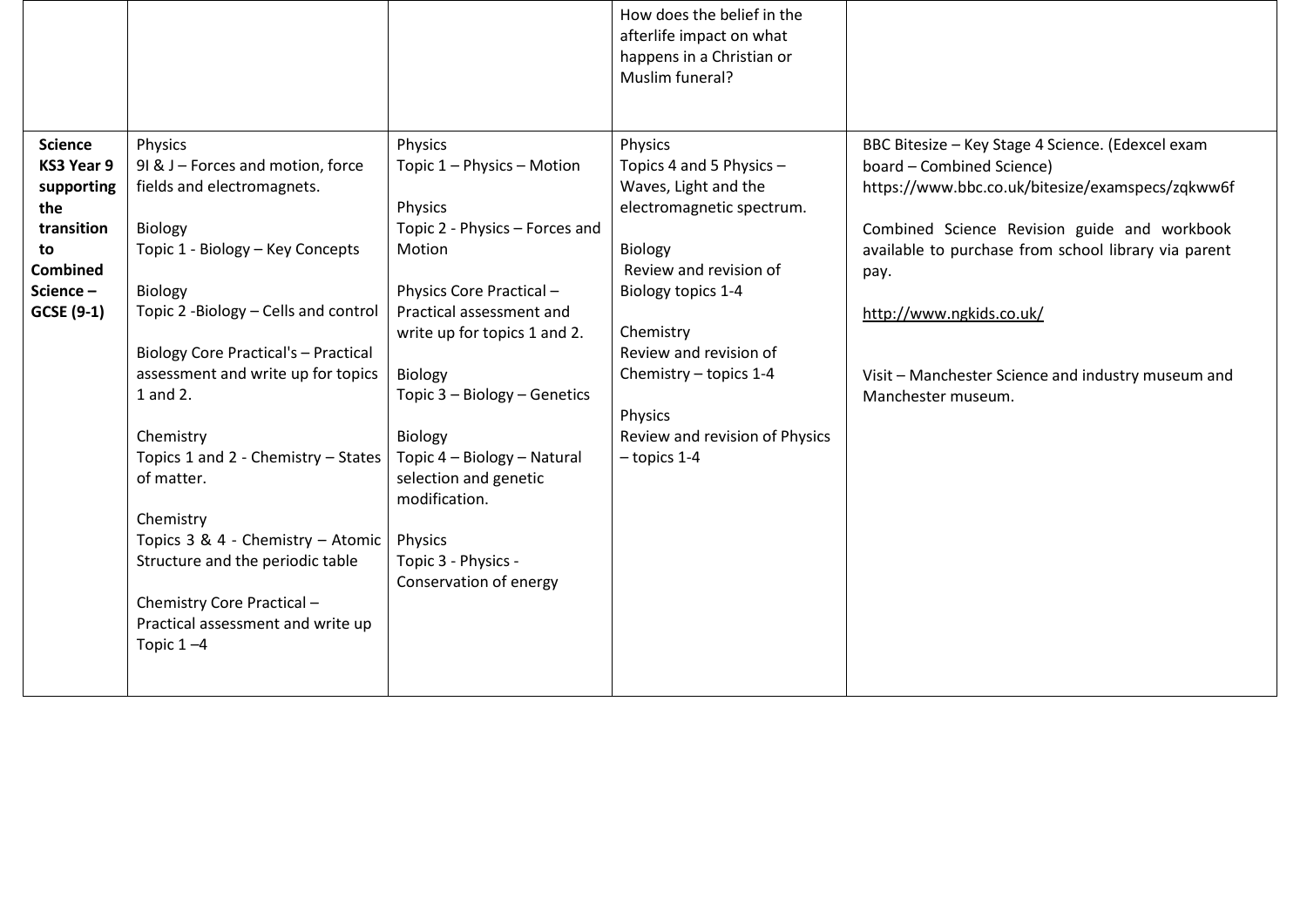| Spanish                           | Town, directions<br>Weather              | Food and drink<br>Spanish customs (food)                     | Holidays<br>Places of interest Where/how/                   | www.linguascope.com                             |
|-----------------------------------|------------------------------------------|--------------------------------------------------------------|-------------------------------------------------------------|-------------------------------------------------|
| (Students<br>study either         | Free time                                | Shopping for food Healthy<br>living                          | who with Holiday activities<br>Present/ past/ future tenses | (see staff for password)                        |
| Spanish OR<br>French<br>depending | Present tense Future tense Past<br>tense | Clothing & fashion<br><b>Uniform</b><br>Shopping for clothes | <b>Conditional tense</b><br>Cinema and film                 | www.funwithlanguages.vacau.com                  |
| on their<br>year group)           |                                          | Present tense Future tense<br>Conditional tense              | Body and illness                                            | www.digitaldialects.com                         |
|                                   |                                          |                                                              |                                                             | http://www.bbc.co.uk/education/subjects/zfckjxs |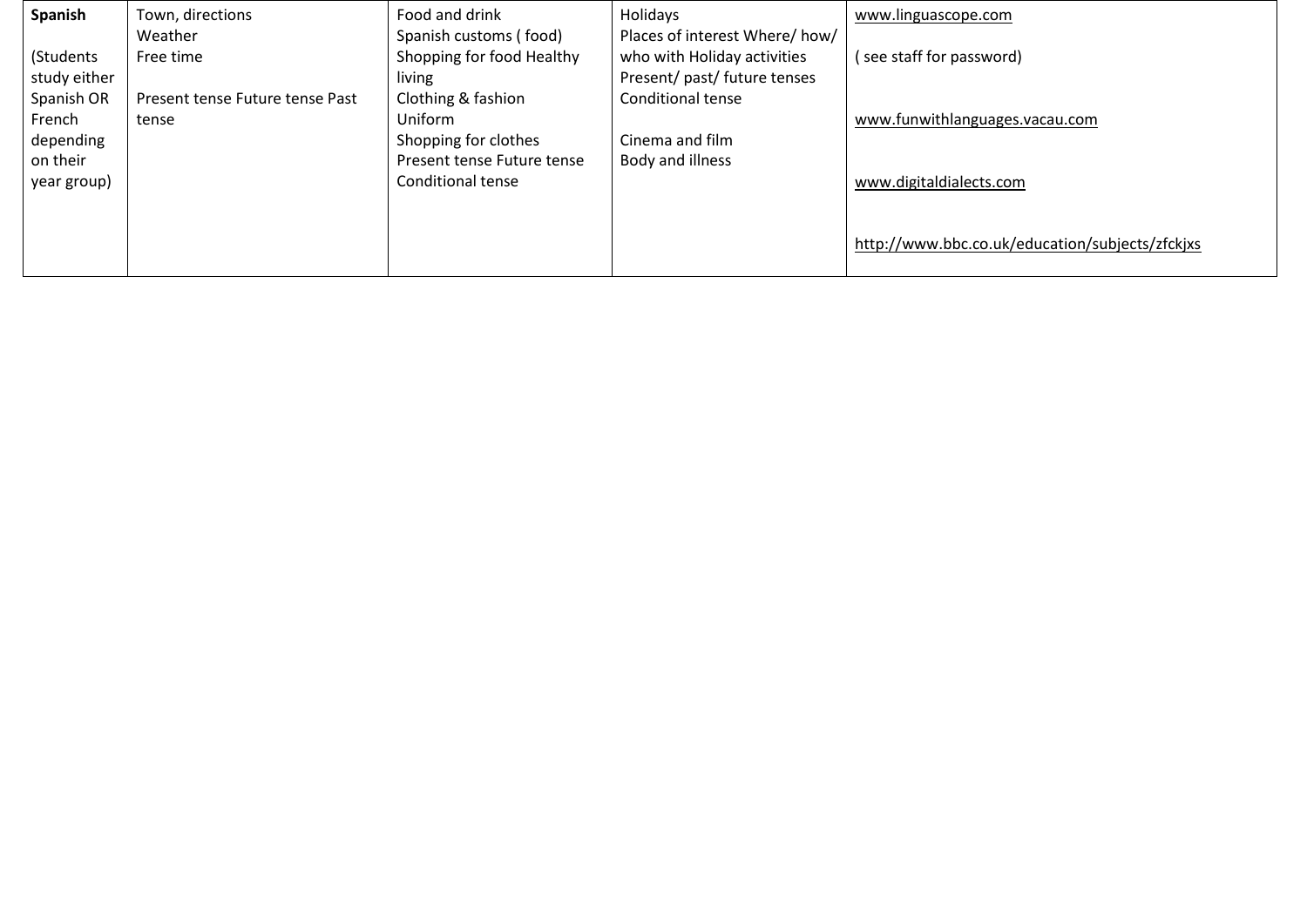| <b>Technology</b> | <b>Design &amp; Technology</b>                                                                                                                                                                                                                                                                                                                                                                                                                                                                  | Design & Technology:                                                                          |
|-------------------|-------------------------------------------------------------------------------------------------------------------------------------------------------------------------------------------------------------------------------------------------------------------------------------------------------------------------------------------------------------------------------------------------------------------------------------------------------------------------------------------------|-----------------------------------------------------------------------------------------------|
| One of four       | Students will study and use a range of new and emerging technologies including a 3D printer,<br>$\bullet$<br>laser cutter and modern materials.                                                                                                                                                                                                                                                                                                                                                 | http://www.technologystudent.com/                                                             |
| rotations         | Students will study a range of material areas including Resistant Materials, Graphics and Product<br>Design.                                                                                                                                                                                                                                                                                                                                                                                    | http://www.design-technology.info/home.htm                                                    |
|                   | Students will develop their capability, through combining their designing and making skills with<br>knowledge and understanding in order to create quality products.                                                                                                                                                                                                                                                                                                                            | http://www.bbc.co.uk/schools/gcsebitesize/design/<br>http://www.designandtech.com/            |
|                   | Students will investigate, disassembly and evaluate activities related to products and their<br>applications.                                                                                                                                                                                                                                                                                                                                                                                   |                                                                                               |
|                   | Students will use a range of communication skills, including verbal, graphical and modelling skills,<br>$\bullet$<br>to help their thinking and ability to take action in the process of designing.                                                                                                                                                                                                                                                                                             |                                                                                               |
|                   | Students will be able through this project work develop skills, knowledge and understanding of<br>Design and Technology. They will explore a range of tools, machinery and equipment to produce<br>products.                                                                                                                                                                                                                                                                                    |                                                                                               |
|                   | Students will be taught the key aspects of the controlled assessment and the written exam in<br>$\bullet$<br>preparation for year 10.                                                                                                                                                                                                                                                                                                                                                           |                                                                                               |
|                   | Students will study and use a range of new and emerging technologies including a 3D printer,<br>$\bullet$<br>laser cutter and modern materials                                                                                                                                                                                                                                                                                                                                                  |                                                                                               |
|                   | They will look at a range of designers including James Dyson and Lonnie Johnson                                                                                                                                                                                                                                                                                                                                                                                                                 | <b>Food Preparation &amp; Nutrition</b><br>http://www.bbc.co.uk/learning/subjects/food and ca |
|                   | <b>Food Preparation &amp; Nutrition</b>                                                                                                                                                                                                                                                                                                                                                                                                                                                         | tering.shtml                                                                                  |
|                   | Pupils build on topics covered in year 7 and 8 such as the importance of proper nutrition in<br>leading a healthy lifestyle at different life stages. They also look at prevention of food poisoning<br>by learning about the correct storage and preparation of food. The pupils develop their<br>understanding of factors affecting peoples' food choice with emphasis on special diets such as<br>vegetarianism, religion, and age.                                                          |                                                                                               |
|                   | They carry out food science experiments looking at the effect of heat on starch and ways to<br>$\bullet$<br>thicken sauces (Gelatinisation and dextrinization).                                                                                                                                                                                                                                                                                                                                 |                                                                                               |
|                   | Pupils are taught about Diet and health related problems. They also learn about BMI, BMR, PAL,<br>$\bullet$<br>EAR, energy balance and factors influencing a person's energy needs. They carry out a nutritional<br>analysis of two dishes comparing to the EAR of teenagers as well as how to modify one to make it<br>healthier.                                                                                                                                                              |                                                                                               |
|                   | The pupils continue to develop their practical skills under the theme 'Skills for Life' by using a<br>wide range food preparation technique to make dishes such as: Pasta bake, Cottage pie,<br>Cheesecake, Sausage rolls, Spring rolls, Fresh pasta, and tomato sauce, Risotto (the number of<br>dishes made will depend on the length of their rotation). They also learn some food science<br>looking at the effect of agitation on protein whilst making meringues as a part of this topic. |                                                                                               |
|                   | <b>Computer Science</b>                                                                                                                                                                                                                                                                                                                                                                                                                                                                         |                                                                                               |